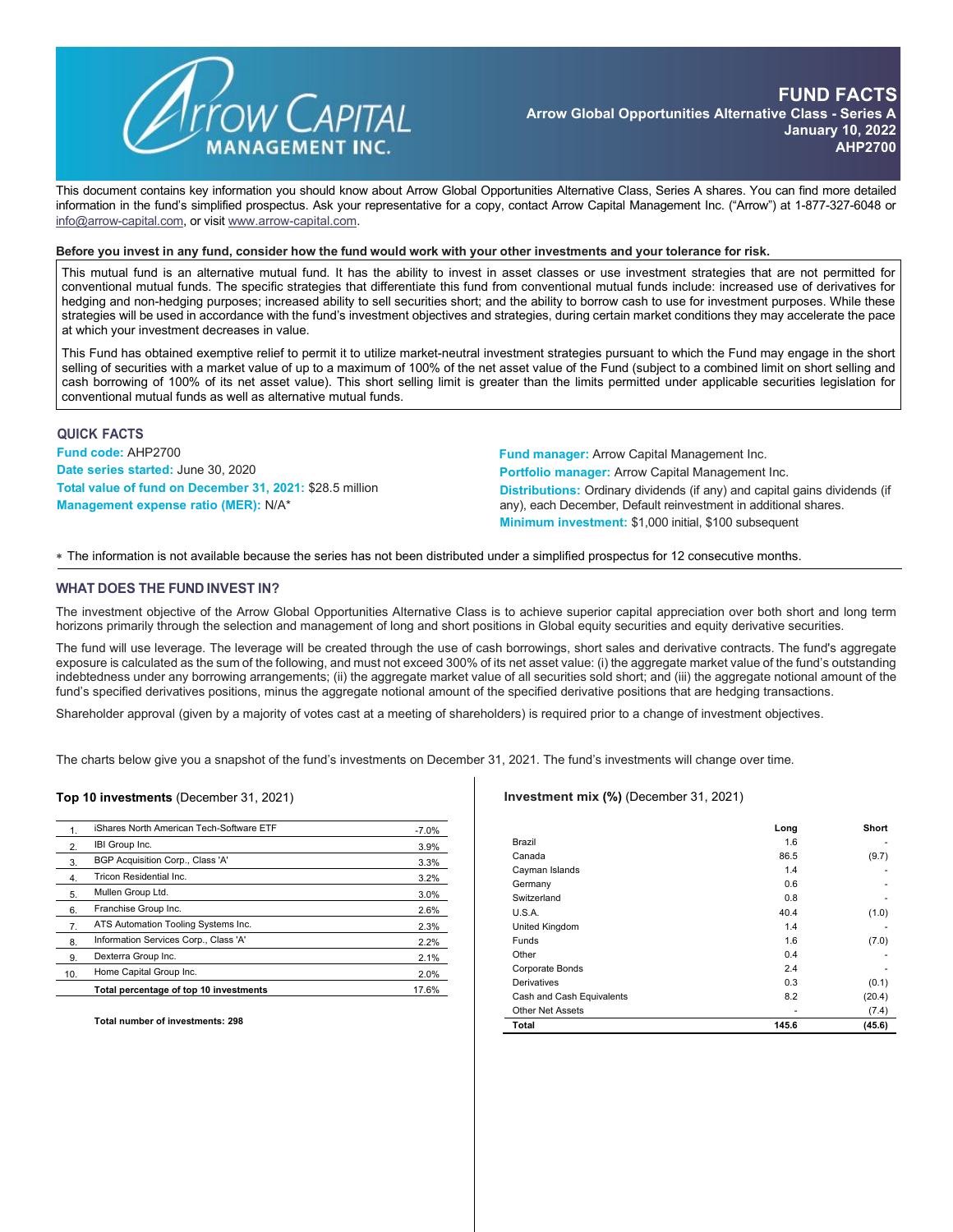## **HOW RISKY IS IT?**

The value of the fund can go down as well as up. You could lose money.

One way to gauge risk is to look at how much a fund's returns change over time. This is called "volatility".

In general, funds with higher volatility will have returns that change more over time. They typically have a greater chance of losing money and may have a greater chance of higher returns. Funds with lower volatility tend to have returns that change less over time. They typically have lower returns and may have a lower chance of losing money.

## **Risk rating**

Arrow has rated the volatility of this fund as **medium**.

This is a new fund and as such the risk rating is an estimate only by Arrow Capital Management Inc. Generally, the rating is based on how much the fund's returns have changed from year to year. It doesn't tell you how volatile the fund will be in the future. The rating can change over time. A fund with a low risk rating can still lose money.



For more information about the risk rating and specific risks that can affect the fund's returns, see "*What are the Risks of Investing in the Fund?*" section in the fund's simplified prospectus.

#### **No guarantees**

Like most mutual funds, this fund doesn't have any guarantees. You may not get back the amount of money you invest.

# **HOW HAS THE FUND PERFORMED?**

This section tells you how Series A shares of the fund have performed since inception. Returns are after expenses have been deducted. These expenses reduce the fund's returns.

The fund was not a reporting issuer from inception of June 30, 2020 to January 10, 2022. Expenses of the fund would have been higher during such period had the fund been subject to the additional regulatory requirements applicable to a reporting issuer. The financial statements of the fund are posted on the fund's website and are available to investors upon request.

### **Year-by-year returns**

This chart shows how shares of the fund has performed over the past year. The fund did not decline in value in the past year. The range of returns and change from year to year can help you assess how risky the fund has been in the past. It does not tell you how the fund will perform in the future.



#### **Best and worst 3-month returns**

This table shows the best and worst returns for Series A shares of the fund in a 3-month period over the past year. The best and worst 3-month returns could be higher or lower in the future. Consider how much of a loss you could afford to take in a short period of time.

|                     | <b>Return</b> | 3 months ending   | If you invest \$1,000 at the beginning of the period |
|---------------------|---------------|-------------------|------------------------------------------------------|
| <b>Best Return</b>  | 41.2%         | February 28, 2021 | Your investment would rise to \$1.412                |
| <b>Worst Return</b> | $-2.7%$       | July 31, 2021     | Your investment would fall to \$973                  |

### **Average return**

A person who invested \$1,000 in the fund on June 30, 2020 would have \$1,943 on December 31, 2021. This works out to an annual compound return of 55.5%.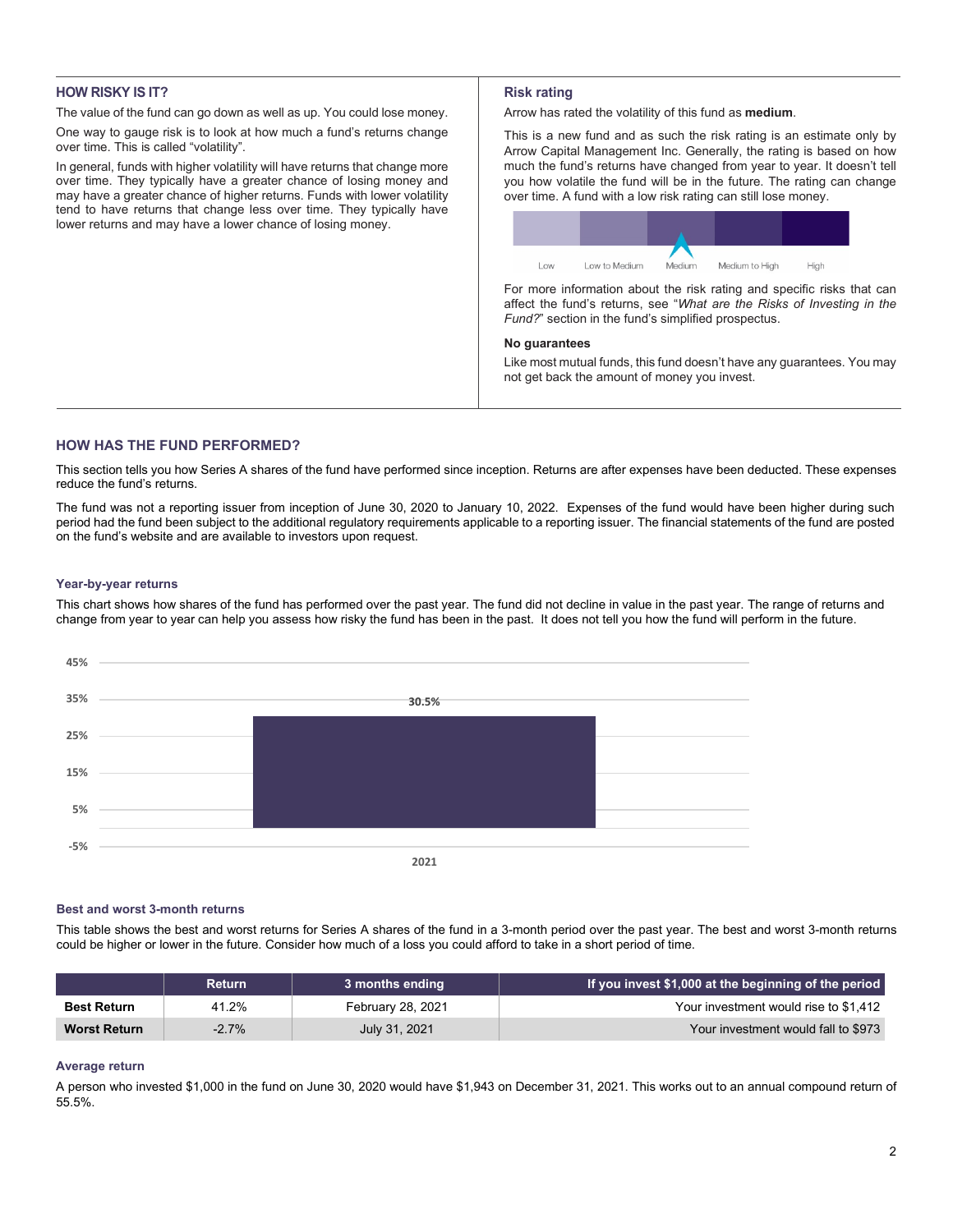## **WHO IS THIS FUND FOR?**

Investors who:

- Are looking for a medium to long term investment
- Want to invest in a diversified portfolio of equity and fixed income securities
- Are comfortable with a medium risk level
- ! This series is not appropriate if you require income from your investment

## **A WORD ABOUT TAX**

In general, you'll have to pay income tax on any money you make on a fund. How much you pay depends on the tax laws where you live and whether or not you hold the fund in a registered plan, such as a Registered Retirements Savings Plan or a Tax-Free Savings Account.

Keep in mind that if you hold your fund outside a registered plan, fund distributions are included in your income for tax purposes, whether you get them in cash or have them reinvested. If you hold your fund inside a registered plan, you will include fund distributions and other amounts you withdraw from your registered plan in your income for tax purposes. Different rules apply for Tax-Free Savings Accounts.

## **HOW MUCH DOES IT COST?**

The following tables show the fees and expenses you could pay to buy, own and sell Series A shares of the fund.

The fees and expenses – including any commissions – can vary among series of a fund and among funds. Higher commissions can influence representatives to recommend one investment over another. Ask about other funds and investments that may be suitable for you at a lower cost.

#### **Sales charges**

You have to choose a sales charge option when you buy the fund. Ask about the pros and cons of each option.

|                      | What you pay                      |                                                     |                                                                                                                                                                            |
|----------------------|-----------------------------------|-----------------------------------------------------|----------------------------------------------------------------------------------------------------------------------------------------------------------------------------|
| Sales charge option  | In percent $(\%)$                 | In dollars $(\$)$                                   | How it works                                                                                                                                                               |
| Initial sales charge | 0% to 5% of the amount<br>you buy | $\$0$ to $\$50$ on every<br>$\vert$ \$1,000 you buy | You and your representative decide on the rate.<br>The initial sales charge is deducted from the amount you buy. It goes to<br>vour representative's firm as a commission. |

### **Fund expenses**

You don't pay these expenses directly. They affect you because they reduce the fund's returns.

The fund's expenses are made up of the management fee, operating expenses and trading costs. The fund's annual management fee is 1.95% of the funds' value. The information is not available because the series has not been distributed under a simplified prospectus for 12 consecutive months.

### **Performance fee**

The fund will pay to Arrow in respect of each calendar year of the fund a performance fee per share equal to 15% of the amount by which the Adjusted Net Asset Value (as defined in the prospectus) per share at the end of the fiscal year exceeds the highest year end Adjusted Net Asset Value per share previously achieved. No performance fee will be payable unless the Adjusted Net Asset Value per share at the end of such fiscal year exceeds the Net Asset Value per share at the end of the preceding year (or on the date the shares are first issued), adjusted for distributions, by a minimum of 5% (the "Hurdle Rate"). The performance fee will be estimated and accrued each Valuation Date. If any shares of a fund are purchased during the calendar year, the Hurdle Rate will be prorated in the calculation of the performance fee with respect to those shares. If any shares of a Fund are redeemed prior to the end of a calendar year, a performance fee will be payable on the redemption date in respect of each such shares.

### **More about the trailing commission**

The trailing commission is an ongoing commission. It is paid for as long as you own the fund. It is for the services and advice that your representative and their firm provide to you.

Arrow pays the trailing commission to your representative's firm. It is paid from the fund's management fee and is based on the value of your investment. The rate depends on the sales charge option you choose.

|                            | <b>Amount of trailing commission</b>         |                                                |
|----------------------------|----------------------------------------------|------------------------------------------------|
| <b>Sales charge option</b> | In percent $(\%)$                            | In dollars (\$) based on each \$1,000 invested |
| Initial sales charge       | 1% of the value of your investment each year | \$10 each year                                 |